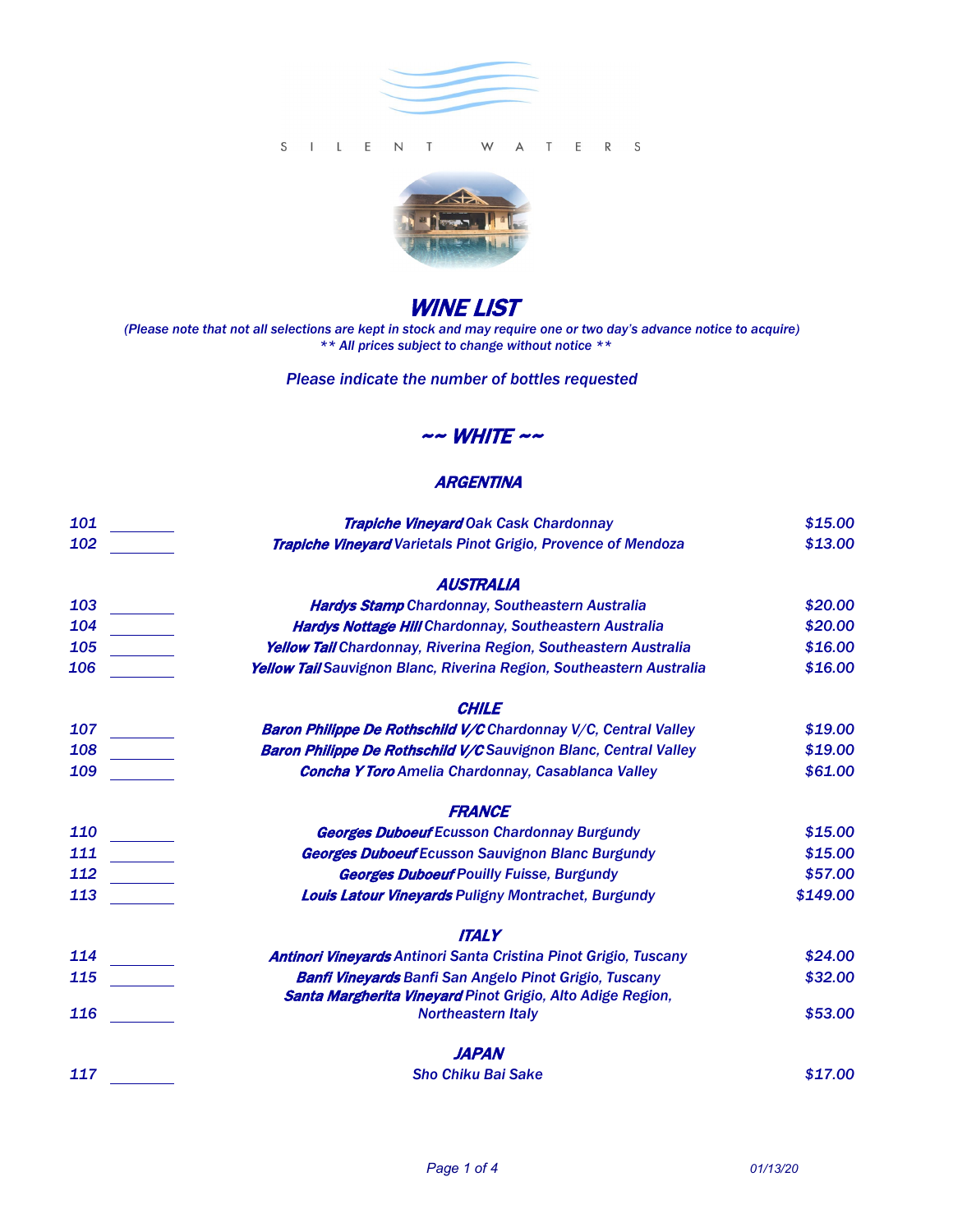

## $\sim$  WHITE  $\sim$  (Cont'd)

## UNITED STATES

| <b>Beringer</b> Pinot Grigio, Napa Valley, CA                                       | \$20.00 |
|-------------------------------------------------------------------------------------|---------|
| <b>Kendall Jackson Vineyards Vitners Reserve Chardonnay, Sonoma County, CA</b>      | \$32.00 |
| <b>Kendall Jackson Vineyards Vitners Reserve Sauvignon Blanc, Sonoma County, CA</b> | \$24.00 |
| <b>Robert Mondavi Napa Valley Fume Blanc, Napa Valley, CA</b>                       | \$82.00 |
| Robert Mondavi Napa Valley Chardonnay, Napa Valley, CA                              | \$82.00 |
| <b>Russian River Ranches Sonoma Cutrer Chardonnay, Russian River Valley, CA</b>     | \$44.00 |
| <b>Simi Vineyards Sonoma County Chardonnay Sonoma County, CA</b>                    | \$62.00 |
| <b>Simi Vineyards Sonoma County Sauvignon Blanc, Sonoma County, CA</b>              | \$56.00 |
|                                                                                     |         |

## $\sim$  RED  $\sim$

## **ARGENTINA**

| 201 | <b>Catena Vineyard Malbec, Provence of Mendoza</b>                          | \$47.00 |
|-----|-----------------------------------------------------------------------------|---------|
| 202 | <b>Catena Vineyard Cabernet Sauvignon, Provence of Mendoza</b>              | \$47.00 |
| 203 | <b>Las Moras Vineyard Barrel Select Malbec, Perdernal Valley</b>            | \$15.00 |
| 204 | <b>Trapiche Vineyard Pure Malbec, Provence of Mendoza</b>                   | \$16.00 |
| 205 | <b>Trapiche Vineyard Oak Cask Cabernet Sauvignon, Provence of Mendoza</b>   | \$18.00 |
| 206 | <b>Trapiche Vineyard Varietal Malbec, Provence of Mendoza</b>               | \$13.00 |
| 207 | <b>Trapiche Vineyard Oak Cask Malbec, Provence of Mendoza</b>               | \$18.00 |
| 208 | Trapiche Vineyard Oak Cask Pinot Noir, Provence of Mendoza                  | \$18.00 |
| 209 | <b>Trapiche Vineyard Medalla Cabernet Sauvignon, Provence of Mendoza</b>    | \$56.00 |
|     | <b>AUSTRALIA</b>                                                            |         |
| 210 | <b>Hardys Nottage Hill Merlot, South Eastern Australia</b>                  | \$20.00 |
| 211 | <b>Hardys Nottage Hill Shiraz, South Australia</b>                          | \$20.00 |
| 212 | <b>Hardys Stamp Cabernet Sauvignon</b>                                      | \$18.00 |
| 213 | <b>Hardys Stamp Merlot, South Eastern Australia</b>                         | \$18.00 |
| 214 | <b>Hardys Stamp Shiraz, South Eastern Australia</b>                         | \$18.00 |
| 215 | <b>Penfolds Koonunga Hill Shiraz, Barossa Valley, Southern Multi Region</b> | \$29.00 |
| 216 | Penfolds Rawsons Retreat Merlot, Barossa Valley, Southern Multi Region      | \$22.00 |
| 217 | Rosemount Estate Diamond Label Pinot Noir, Denman, Southern Multi Region    | \$24.00 |
| 218 | Rosemount Estate Diamond Label Shiraz, Denman, Southern Multi Region        | \$24.00 |
| 219 | <b>William Hardy Shiraz, Barossa Valley, Southern Multi Region</b>          | \$39.00 |
| 220 | Yellow Tall Cabernet Sauvignon, Riverina Region, Southeastern Australia     | \$16.00 |
| 221 | Yellow Tall Cabernet Merlot, Riverina Region, Southeastern Australia        | \$16.00 |
|     | <b>CHILE</b>                                                                |         |
| 222 | <b>Baron Philippe De Rothschild Mapu Reserva Merlot</b>                     | \$17.00 |
| 223 | <b>Baron Philippe De Rothschild Mapu Reserva Cabernet Sauvignon</b>         | \$15.00 |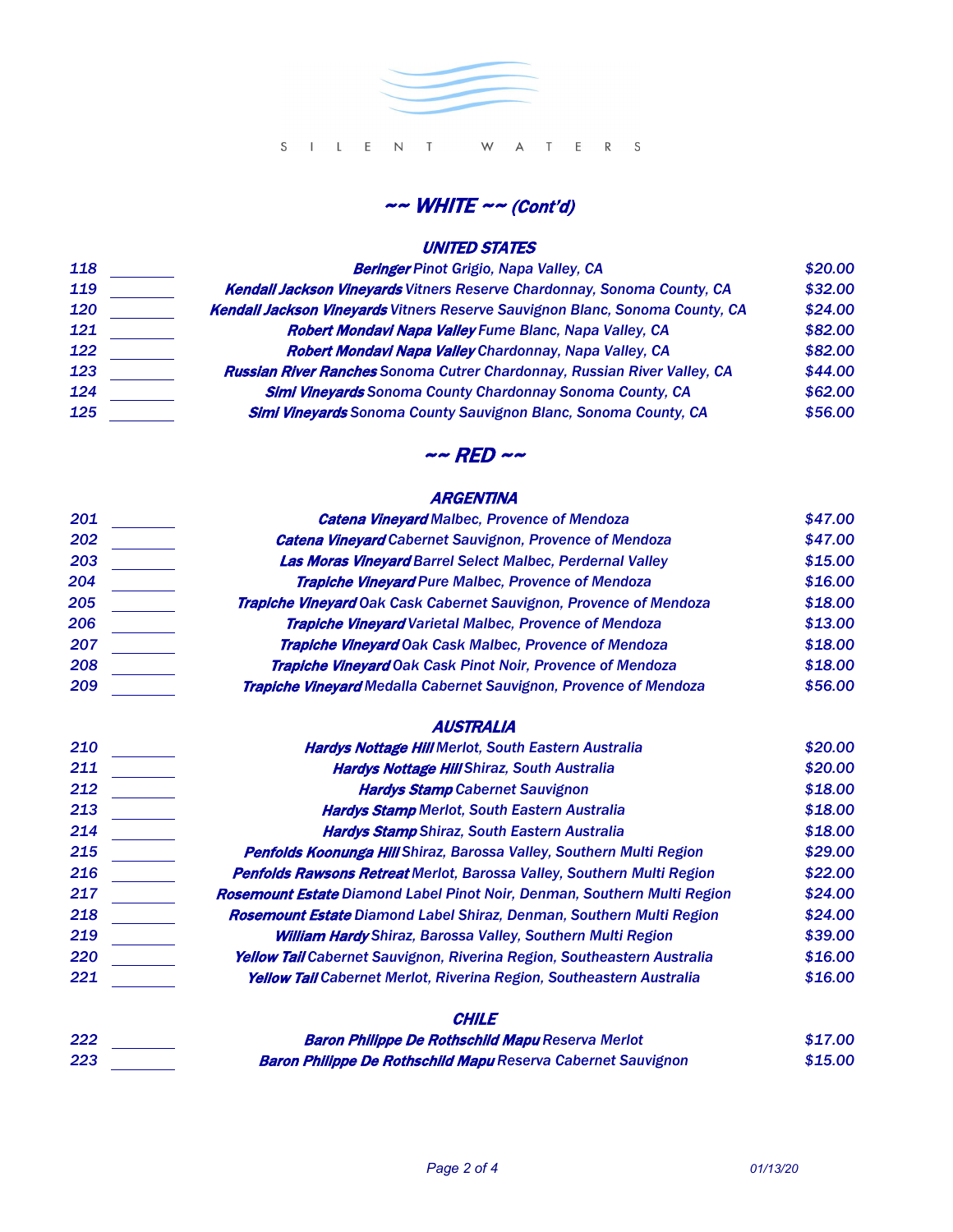

 $\sim$  RED  $\sim$  (Cont'd)

#### **FRANCE**

| 224 | <b>Baron Philippe De Rothchild Mouton Cadet Saint Emillion Reserve, Bordeaux</b> | \$36.00  |
|-----|----------------------------------------------------------------------------------|----------|
| 225 | E. Guigal Vineyard E. Guigal Côtes Du Rhône Rouge, Rhône Valley                  | \$26.00  |
| 226 | <b>Georges Duboeuf Merlot, Burgundy</b>                                          | \$16.00  |
| 227 | <b>Georges Duboeuf Beaujolais Villages, Burgundy</b>                             | \$28.00  |
| 228 | <b>Hobnob Shiraz, Pays d'Oc</b>                                                  | \$19.00  |
| 229 | <b>Louis Latour Vineyards Beaujolais Villages, Burgundy</b>                      | \$28.00  |
| 230 | <b>Louis Latour Vineyards Gervey Chambertin, Burgundy</b>                        | \$131.00 |
| 231 | <b>Louis Latour Vineyards Nuits Saint Georges Burgundy</b>                       | \$127.00 |
|     | <b>ITALY</b>                                                                     |          |
| 232 | <b>Antinori Vineyards Peppoli Chianti Classico Docg, Tuscany</b>                 | \$34.00  |
| 233 | <b>Banfi Vineyards Banfi Chianti Classico Docg Reserva, Tuscany</b>              | \$33.00  |
|     | <b>SOUTH AFRICA</b>                                                              |          |
| 234 | <b>Delheim Pinotage, Stellenbosch</b>                                            | \$52.00  |
| 235 | <b>Two Oceans Cabernet Sauvignon Merlot, Western Cape</b>                        | \$12.00  |
| 236 | <b>Two Oceans Pinotage, Western Cape</b>                                         | \$12.00  |
|     | <b>UNITED STATES</b>                                                             |          |
| 237 | <b>Gerard Petite Sirah, Napa Valley, CA</b>                                      | \$50.00  |
| 238 | <b>Kendall Jackson Vineyards Vitners Reserve Merlot, Sonoma County, CA</b>       | \$42.00  |
| 239 | <b>Kendall Jackson Vineyards Vitners Reserve Pinot Noir, Sonoma County, CA</b>   | \$42.00  |
| 240 | Robert Mondavi Napa Valley Cabernet Sauvignon, Napa Valley, CA                   | \$101.00 |
| 241 | Robert Mondavi Private Selection, Cabernet Sauvignon, Napa Valley, CA            | \$42.00  |
| 242 | Robert Mondavi Napa Valley Merlot, Napa Valley, CA                               | \$108.00 |
| 243 | Robert Mondavi Napa Valley Pinot Noir, Napa Valley, CA                           | \$99.00  |
| 244 | Robert Mondavi Private Selection, Pinot Noir, Napa Valley, CA                    | \$42.00  |
| 245 | <b>Russian River Ranches Sonoma Cutrer Pinot Noir, Russian River Valley, CA</b>  | \$62.00  |
| 246 | <b>Simi Alexander Valley Cabernet Sauvignon, Sonoma County, CA</b>               | \$59.00  |
|     | ~~ FORTIFIED WINES ~~                                                            |          |
| 301 | <b>Stone's Ginger Wine, London, UK</b>                                           | \$11.00  |

# ~~ CHAMPAGNES & SPARKLING WINES ~~

**ARGENTINA** 

Trapiche Vineyard *Trapiche Extra Brut, Provence of Mendoza \$19.00*